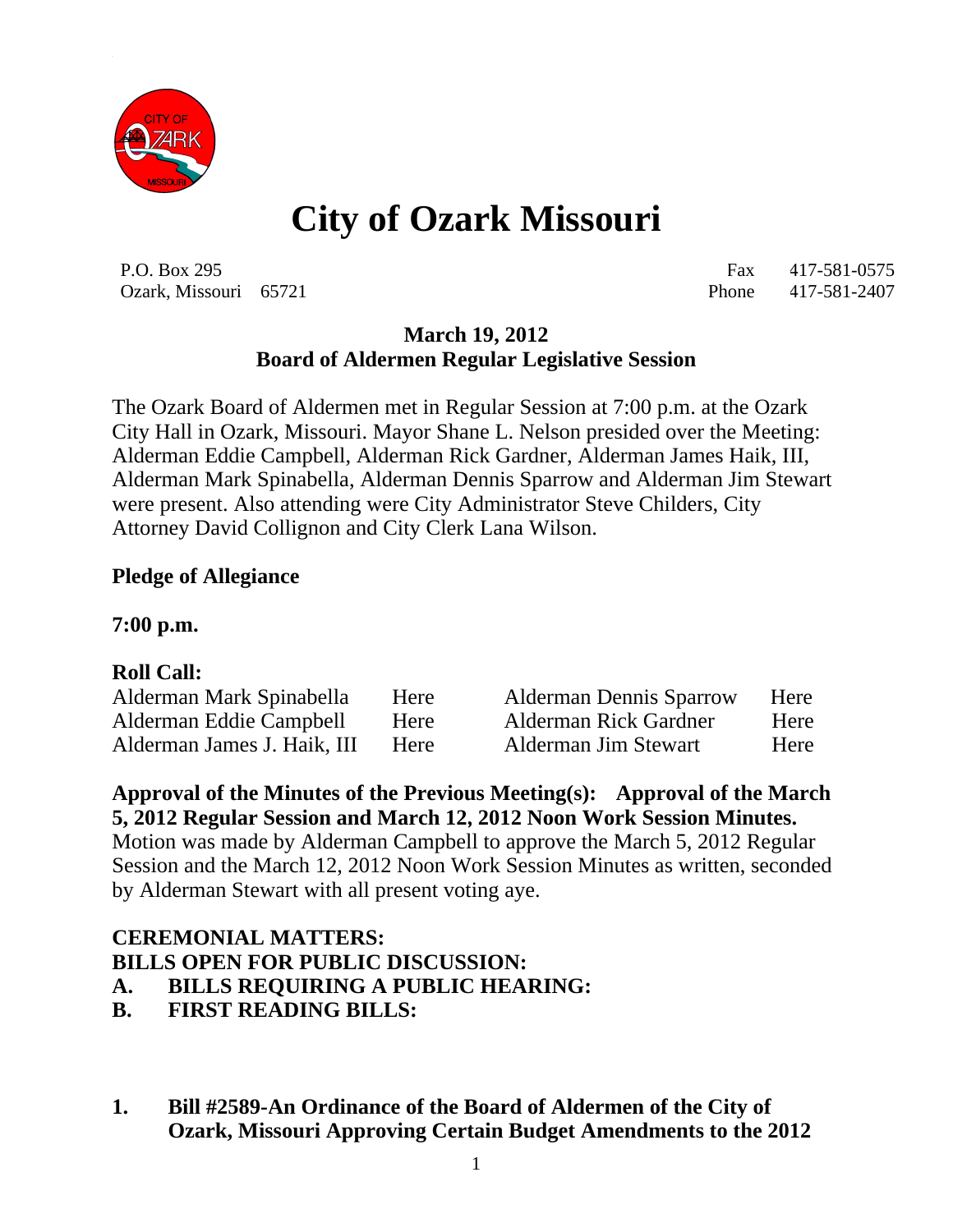### **Budget for the City of Ozark, Missouri From March 19, 2012 to December 31, 2012.**

Motion was made by Alderman Gardner to place Bill #2589 on its first reading by title and description only, seconded by Alderman Sparrow with all present voting aye.

City Administrator Childers presented the Mayor and Board of Aldermen with the actual 2011 Carryovers. Staff can only anticipate carryover fund totals while preparing the following years Budget. The 2011 carryover totals were considerably more than what was projected. The Budget Amendments presented for consideration are only utilizing the 2011 carry over funds.

A portion of the \$25,000.00 in the General Fund Expense Budget Amendment will allow the City to continue working with City of Nixa and Christian County officials. In the near future staff will be proposing scheduled Meeting between the Board of Aldermen, the City of Nixa City Council and the Christian County Commission, to discuss and evaluate our strengths and weaknesses to prepare a marketing strategy for northern Christian County as one (1) unit. Staff is proposing to share in the cost with the City of Nixa and Christian County to obtain a marketing plan, called a Market Street Competitive Assessment that will evaluate our position, as a Community, in the market place. Staff is proposing \$12,000.00 allotted for the City's cost share of the plan.

Another portion of the General Fund Expense, \$7,000.00, staff is proposing to create a Central Business District Welcome Sign to be located at the north side of the W. Jackson Street and N. 3rd Street Intersection. The remaining funds will be used for Economic Development marketing tools.

Due to the fluctuating gas prices we realize the necessity to increase the Police Department's gas expense.

Funds were allotted to new computer equipment, office equipment and computer software license for the Code Enforcement Office to access the Utility Billing software.

The Park Fund Expense Budget Amendment allots funds to remove the dilapidated tennis court in the Park and replace it with a basketball court.

Funding for Phase I of the Finley River Park electrical upgrades.

The Parks/Stormwater Fund Expense Budget Amendment allots funds for the installation of security cameras to monitor inside the Community Center facility accesses and at the FEMA room.

There will be \$111,445.00 left in the carryover balance for any emergency expenses that may arise this year.

Alderman Gardner asked for an update on the Community Center Sign.

City Administrator Childers stated \$15,000.00 was allotted for the Sign in this year's Budget Capital Improvement Fund any remaining expenses will be covered by dedicated funds negotiated in the Coca Cola Contract. Staff is preparing a Sign Request for Proposal and should have the Sign negotiations completed within the next 30 days.

Donna McQuay 1002 Amy Lane-Donna McQuay asked if funds have been allotted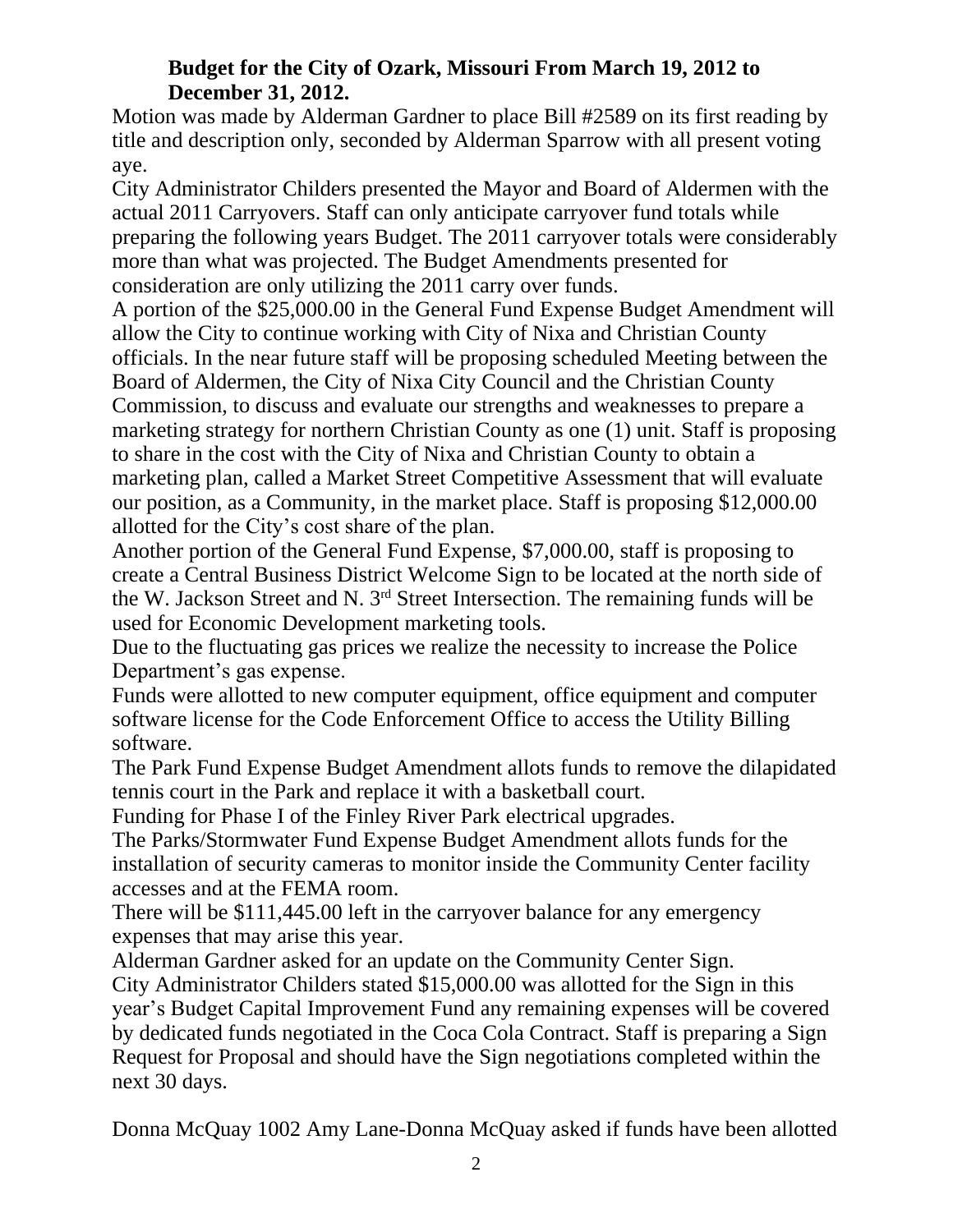for Storm Siren improvements, the storm siren in her neighborhood failed to function during the recent storm siren test.

Mayor Shane L. Nelson informed Donna McQuay the Public Works Director put together a storm siren improvement proposal all eight (8) storm sirens should be repaired and functioning in the near future.

Bill #2589 will be held over until the April 2, 2012 Regular Board of Aldermen Legislative Session.

# **C. RESOLUTIONS:**

### **D. Emergency Bills:**

**1. Bill #2585-An Amended Emergency Ordinance Authorizing and Directing the Issuance, Sale and Delivery of \$435,000.00 Aggregate Principal Amount of Combined Waterworks and Sewerage System Refunding Revenue Bonds, Series 2012 (The "Bonds") of the City of Ozark, Missouri (The "City") for the Purpose of Paying the Costs to Currently Refund the Outstanding Principal Amount of the City's Series 2005 Combined Waterworks and Sewerage System Revenue Bonds; Prescribing the Form and Details of Said Refunding Bonds and Covenants and Agreements Made by the City to Facilitate and Protect the Payment Thereof; Providing for the Collection, Segregation and Application of the Revenues of the Combined Waterworks and Sewerage System for the Purpose of Paying the Principal of and Interest on Said Refunding Bonds as They Become Due; and Authorizing the Execution of an Escrow Agreement.** 

Motion was made by Alderman Gardner to place Bill #2585 on its first reading by title and description only, seconded by Alderman Campbell with all present voting aye.

City Administrator Childers stated the City had the opportunity to refinance the 2005 combined Waterworks and Sewerage System Revenue Bonds to achieve receiving a lower interest rate, saving the City \$45,000.00 in interest payments over the next 13 years. The cost of the Bond issuance is \$6,763.00.

Bond Counsel Carson Elliff stated the Bill was amended to reflect the decrease in the Bond from \$440,000.00 to \$435,000.00, the locked in interest rate and the adjusted maturity amounts. The interest rate is based upon the maturity of the Bonds ranging from 2.3% up to 4% the overall average interest rate is 3.7%.

Motion was made by Alderman Gardner to dispense with the second reading and place Bill #2585 on its third and final reading by title and description only, seconded by Alderman Campbell with all present voting aye.

Motion was made by Alderman Gardner to adopt Bill #2585 as Ordinance #12- 013, seconded by Alderman Spinabella. Motion carried with all present voting by Roll Call vote: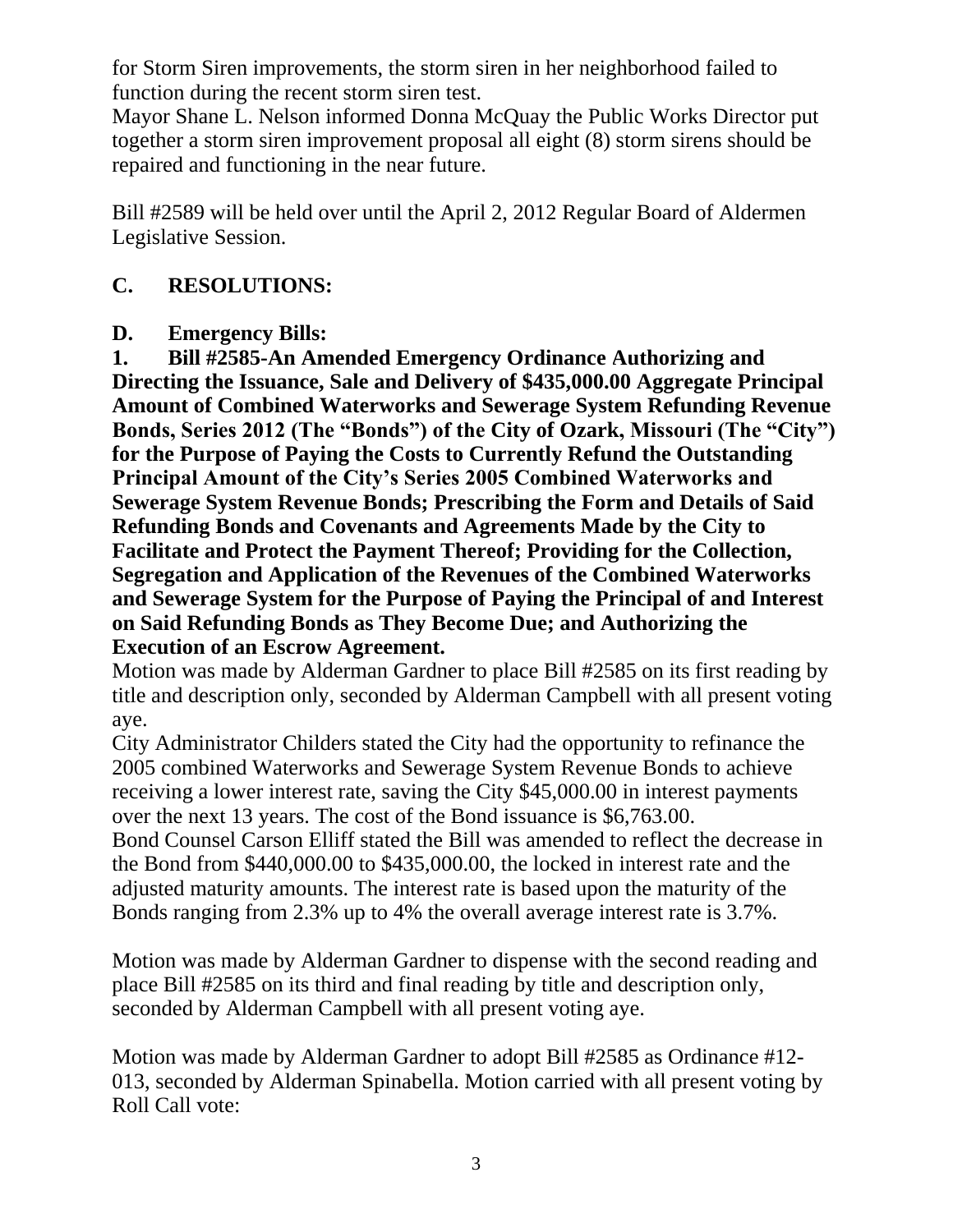| Alderman Jim Stewart           | Aye |
|--------------------------------|-----|
| <b>Alderman Rick Gardner</b>   | Aye |
| Alderman James Haik, III       | Aye |
| Alderman Eddie Campbell        | Aye |
| <b>Alderman Dennis Sparrow</b> | Aye |
| Alderman Mark Spinabella       | Aye |

**2. Bill #2588-An Emergency Ordinance of the Board of Aldermen of the City of Ozark, Missouri Approving Certain Budget Amendments to the 2012 Budget for the City of Ozark, Missouri from March 19, 2012 to December 31, 2012.**

Motion was made by Alderman Gardner to place Bill #2588 on its first reading by title and description only, seconded by Alderman Campbell with all present voting aye.

City Administrator Childers stated the City has two (2) time sensitive emergency expenses. The first Budget Amendment is the supplemental Engineering Agreement expense due to the  $3<sup>rd</sup>$  Street Improvement Project design modification. The Supplemental Engineer Agreement has been approved by the Federal Highway Administration.

The OTO has administratively completed the Transportation Improvement Program Amendment, which in return allows the City to utilize STP Urban Funds to pay 80% approximately \$29,733.00 of the \$37,167.00 Supplemental Engineer Agreement cost. Staff is proposing to use General Revenue carry over funds to pay the remaining \$7,434.00 for the Supplemental Engineering Agreement expense. The second emergency Budget Amendment is for the storm siren improvement expense. The Public Works Department has worked hard to secure a USDA Grant that will pay a small portion of the proposed \$30,000.00 expense. The total impact to the carry over funds will be \$26,000.00; this amount will be transferred into the Capital Improvement expense fund.

Alderman Campbell asked Public Works Director Martin when he projected the storm sirens would be functioning properly.

Public Works Director Martin stated assuming staff will begin ordering parts tomorrow the storm sirens requiring minor maintenance will be on-line in about two (2) weeks, the sirens requiring major maintenance will be completed within thirty days.

Motion was made by Alderman Gardner to dispense with the second reading and place Bill #2588 on its third and final reading by title and description only, seconded by Alderman Spinabella with all present voting aye.

Motion was made by Alderman Gardner to adopt Bill #2588 as Ordinance #12-01 4, seconded by Alderman Campbell. Motion carried by Roll Call Vote with Alderman Sparrow abstaining:

Alderman Mark Spinabella Aye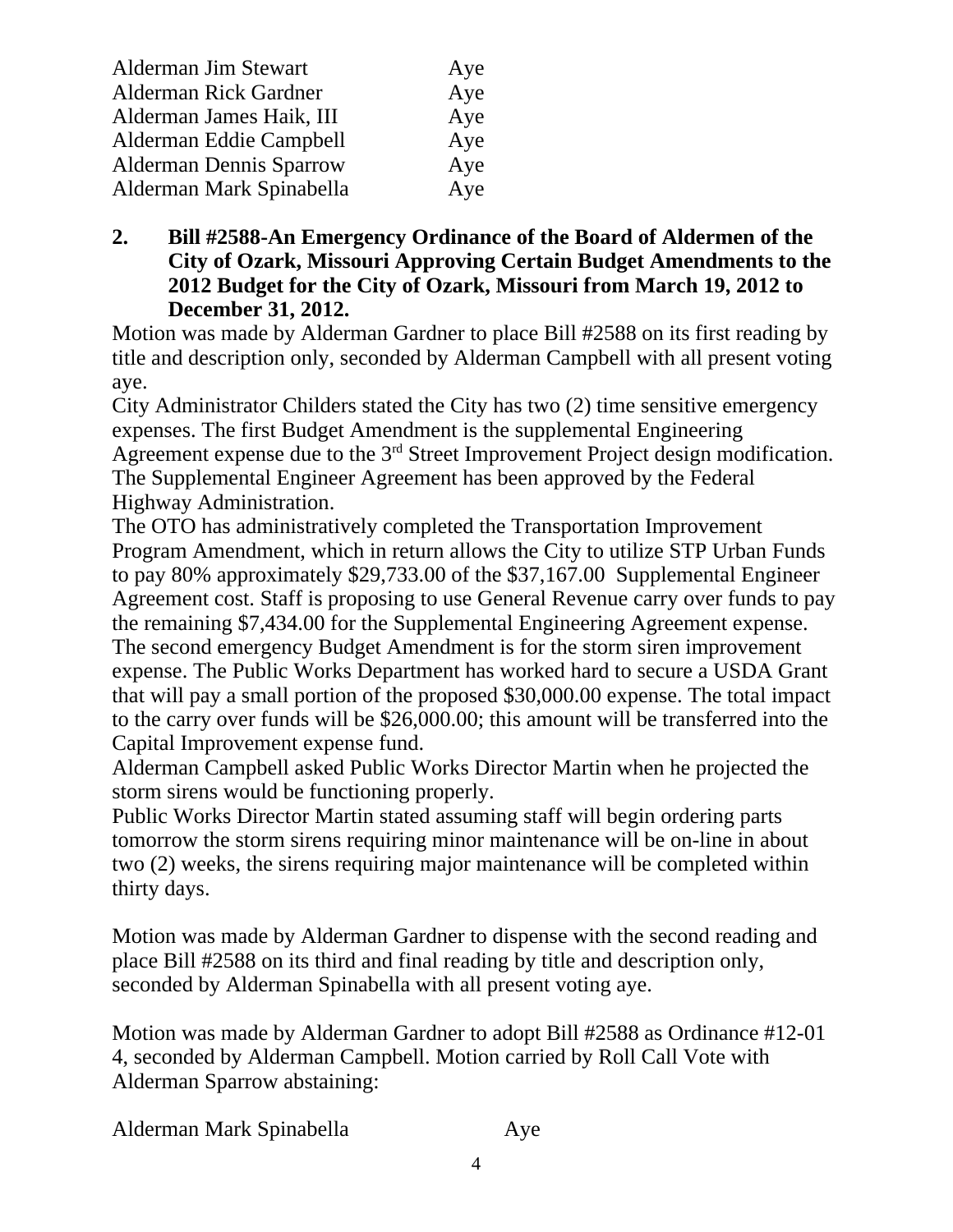| <b>Alderman Dennis Sparrow</b> | Abstain |
|--------------------------------|---------|
| <b>Alderman Rick Gardner</b>   | Aye     |
| Alderman James Haik, III       | Aye     |
| Alderman Eddie Campbell        | Aye     |
| Alderman Jim Stewart           | Aye     |

## **E. Public Improvement Bills (Tax Bills):**

- **F. Grants:**
- **G. Amended Bills:**

#### **SECOND READING AND FINAL PASSAGE OF BILLS. NO PUBLIC DISCUSSION, BOARD DISCUSSION ONLY:**

**1. Bill #2586-An Ordinance Amending the Code of Ordinances of the City of Ozark by Deleting Chapter 140 of Title I of Said Code Relating to "Procurement" and Enacting, In Lieu Thereof, One New Chapter Relating to the Same Subject Matter.**

Motion was made by Alderman Gardner to dispense with the second reading and place Bill #2586 on its third and final reading by title and description only, seconded by Alderman Campbell with all present voting aye.

City Administrator Childers stated the Board of Aldermen has before them the final version of the City's new Purchasing Code.

Motion was made by Alderman Gardner to adopt Bill #2586 as Ordinance #12-01 5, seconded by Alderman Campbell. Motion carried with all present voting by Roll Call vote:

| Alderman Jim Stewart     | Aye |
|--------------------------|-----|
| Alderman James Haik, III | Aye |
| Alderman Eddie Campbell  | Aye |

| Alderman Mark Spinabella       | Aye |
|--------------------------------|-----|
| <b>Alderman Dennis Sparrow</b> | Aye |
| Alderman Rick Gardner          | Aye |

# **Report of Officers, Boards and Committees:**

**1. Administrative:** City Administrator Steve Childers.

1. City Administrator Childers stated this is the first Budget the City of Ozark has had a dedicated emergency fund line item. Inserted in the Budget Amendments is an additional \$100,000.00 dedicated to the Emergency Fund, bringing the total Emergency Fund balance to \$200,000.00 in the 2012 Budget.

# 2. **Administrative Projects Coordinator Cara Borneman-Personnel Policy Updates. Safe and Healthy Work Environment and the Sexual Harassment Policy.**

Administrative Projects Coordinator Borneman introduced the two newly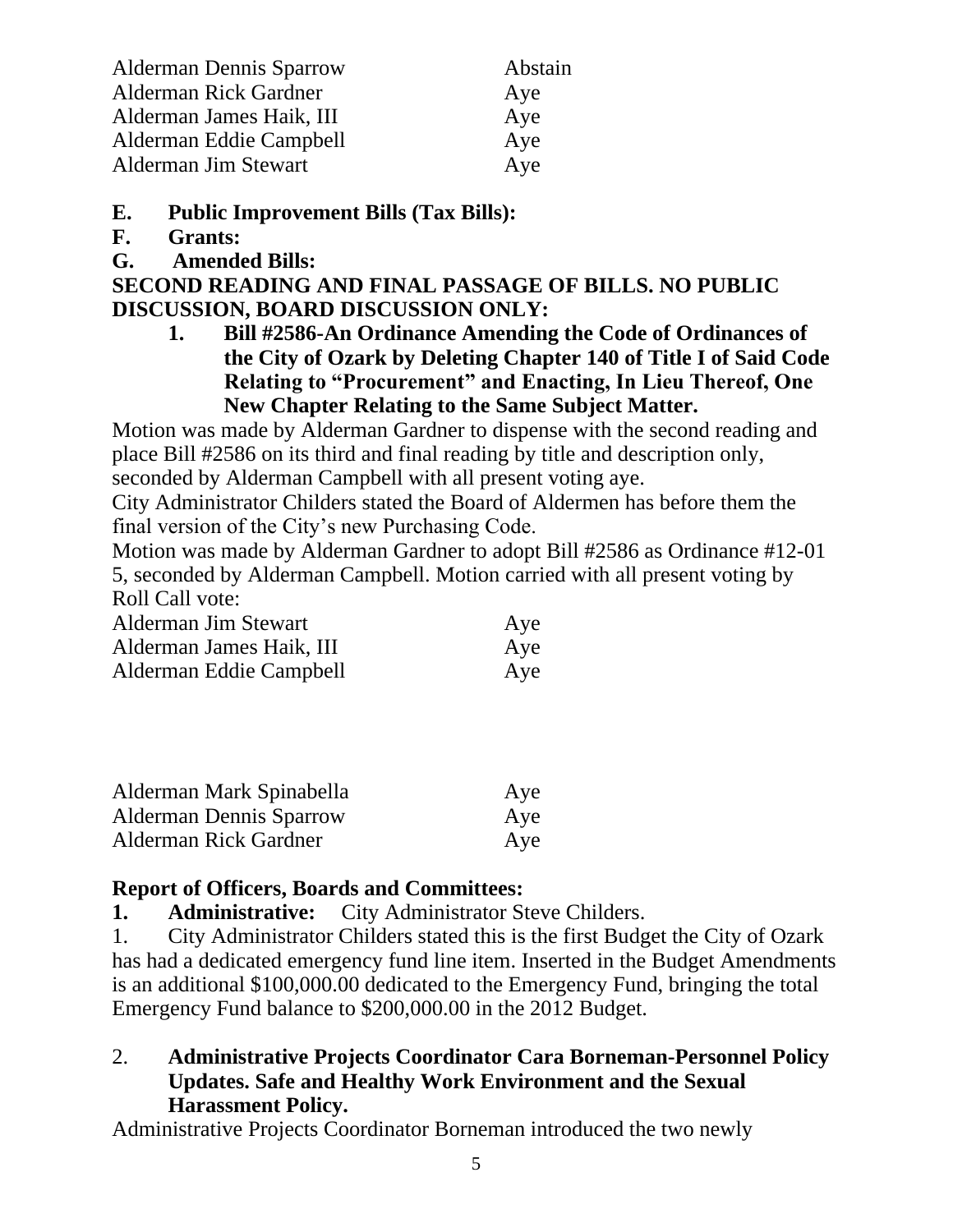implemented Employee policies to the Mayor and Board of Aldermen.

# **Safe and Healthy Work Environment Policy-**

The Safe and Healthy Work Environment is the only policy that will affect the Employee Manual. The purpose of implementing the Policy is to promote and maintain a healthy and sick-free work environment for the employees and to provide the Department Heads with a guideline to promote the same.

# **Sexual Harassment Policy-**

The proposed Sexual Harassment Policy form will be attached to the full time employee's Annual Review and will require the employee's signature to indicate they have read and understand the Policy. The Policy was provided to the City by our Insurance Company's Human Resources consultant, the policy is being utilized by many City's our size in comparison.

Alderman Stewart questioned the statement implying the City takes no responsibility for unreported Sexual Harassment. It is his understanding the employer would have a legal obligation with or without an adopted Policy. Administrative Projects Coordinator Borneman stated a Sexual Harassment claim will reflect upon the City once the claim is reported to the Human Resources Department. When the Human Resources Department becomes aware of a claim an investigation will be initiated.

- **2. Public Safety:** Police Chief Lyle Hodges.
- **3. Public Works:** Public Works Director Larry Martin.
	- **1. Discuss and Authorize Moving Forward with Obtaining the MoDot Federal Highway Administration Contract.**

Public Works Director Martin stated this discussion took place during the Emergency Budget Amendments.

# **2. Award the Fill Dirt Project at the Community Center.**

Public Works Director Martin stated the City received competitive bids for the fill dirt project, staff is recommending awarding the Bid to the lowest bidder, Martin Contracting for the amount of \$2,390.00. The Project amount would have fallen wi thin the new Purchasing perimeter to not require the Board of Aldermen's approval it is by his request to bring this before the Board of Aldermen for formal approval due to the fact the lowest bid submitted was from his brother's company. To avoid any conflict Public Works Director Martin is requesting the Board of Aldermen to approve awarding the lowest bid submitted. The job is considered construction work and will be required to pay Prevailing Wage.

Alderman Campbell asked if the sidewalk project would connect to the existing sidewalk, he had noticed the staking did not extend to the north east corner of the Fasco Parking Lot.

Public Works Director Martin stated realizing most stakes are moved during the construction phase, in Phase 1 the side receiving a significant amount of fill was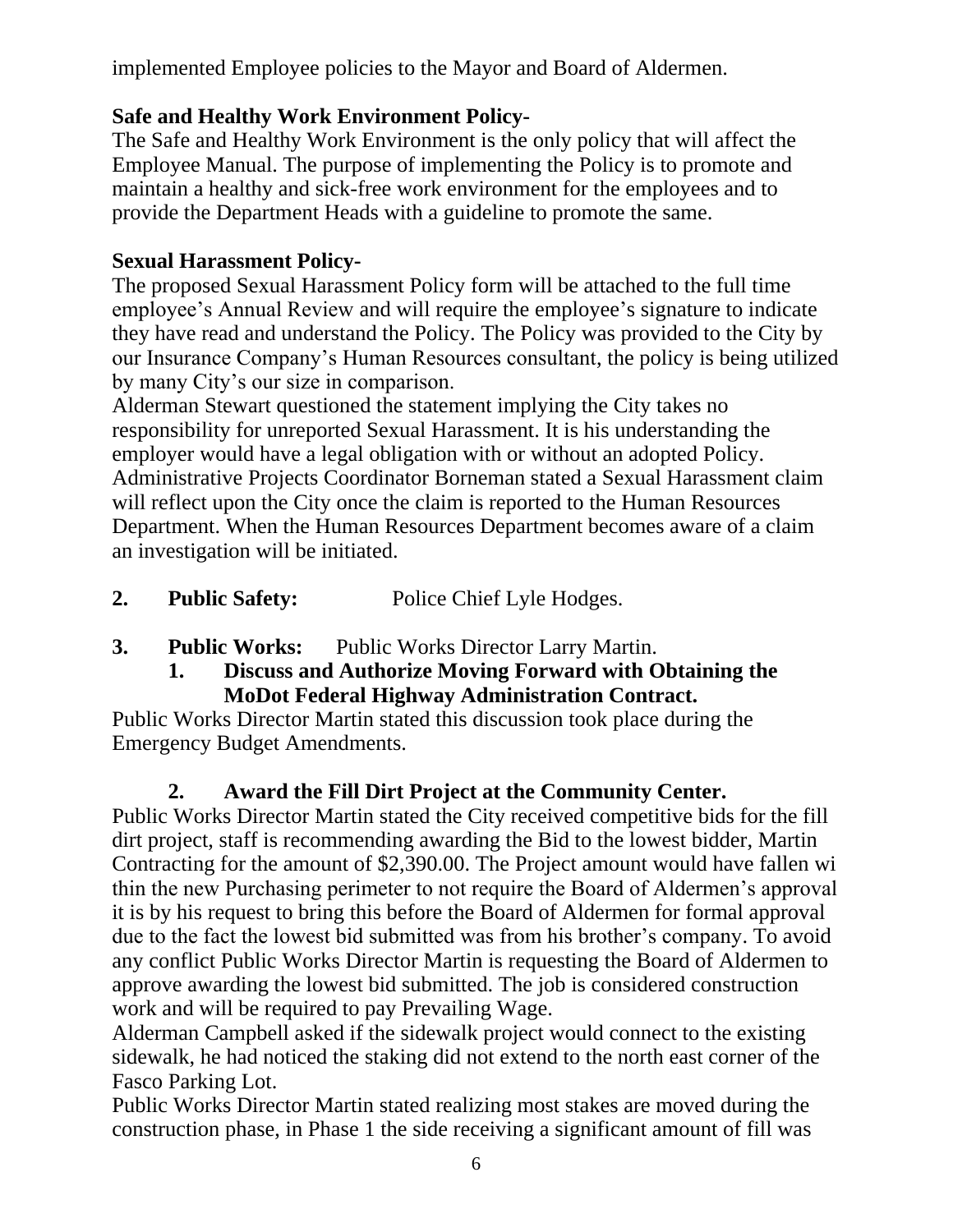staked the other side will require more excavation.

Motion was made by Alderman Haik to award the bid to Martin Contracting for the submitted amount \$2,390.00, seconded by Alderman Campbell with all present voting aye.

Public Works Director Martin stated within the next few days a construction job will commence, an accelerated repair to a wall located in the men's shower room at the Community Center.

In an effort to avoid interrupting the water flow to the remaining shower stalls a temporary by-pass valve has been installed.

Public Works Director Martin stated the City is moving forward with the Blower Project at the Ozark Wastewater Treatment facility although the final documents have not been executed. Two of the Elk Valley Wastewater Treatment facility blowers have prematurely malfunctioned. The blowers were installed by the same company approximately two (2) years ago; the warranty expired about a year ago. Through negotiations with the company they have agreed to provide the parts and labor to repair the faulty blowers saving the Public Work's maintenance expense account over \$200,000.00.

The Engineering Plans to relocate the water lines from the right-of-way prior to the 3<sup>rd</sup> Street Improvements are in the process of being engineered.

The reverse 911 Cooperative Project for Christian County, between the City of Ozark, the City of Nixa and Christian County is on-line and functioning. The data base has been uploaded into the new System from the obsolete Iris program. The County will begin their Media Campaigns as early as next week. Staff is uploading the systems link to sign up onto the City's Website.

The Street Department has requested to purchase a trencher rather than the Budgeted router; staff feels they can utilize the trencher more than the router. The trencher is around \$10,000.00 less than the router.

Alderman Gardner asked Public Works Director Martin if he has investigated whether or not the City has any legal recourse pertaining to the Community Center stem wall problem.

Public Works Director Martin stated he is waiting for the outcome of the Meeting at the site between the Project Architect/Construction Manager and his construction manager before deciding on what direction to proceed.

**4. Parks:** Parks Director Sam Wagner.

# **Unfinished Business:**

# **New Business/Board of Aldermen Comments:**

Alderman Mark Spinabella informed the Mayor and Board of Aldermen this year's Business Expo at the Community Center, co-sponsored by the City and the Chamber of Commerce has been sold out.

Alderman Mark Spinabella stated he would like to see the City take more of an active role in the Neighborhood Watch Programs.

City Administrator Childers gave an update to Alderman Spinabella's statement. Since speaking with Alderman Spinabella about this topic, he and Chief Hodges